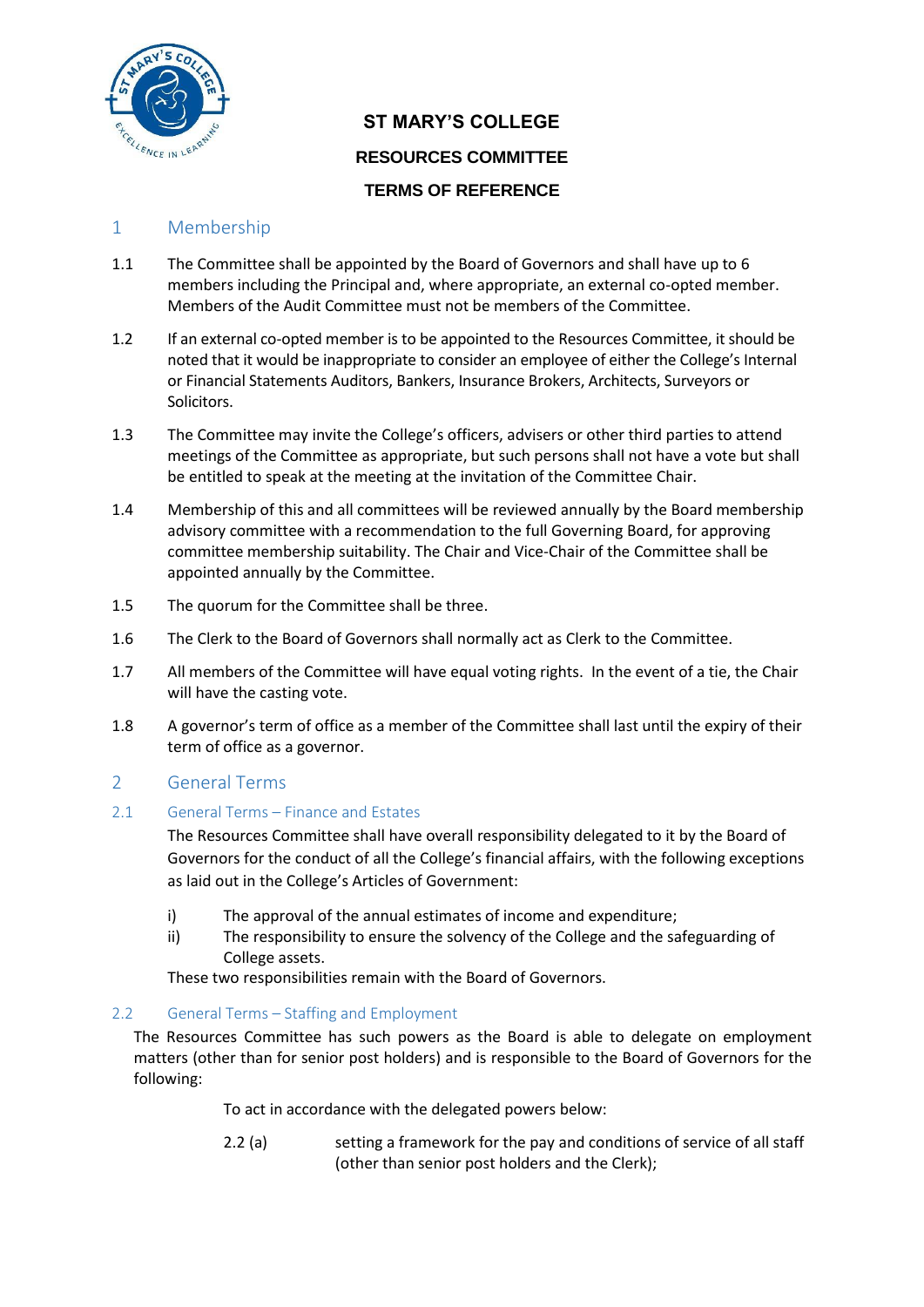2.2 (b) considering and approving all policy and procedural documents relating to Employment matters as required by 2.2 (a) above.

### 3 Specific Terms

#### 3.1 Specific Terms – Finance and Estates

3.1.1 Within the general terms, the Committee is specifically required to **advise** the Board of Governors on:-:

The annual estimates of income and expenditure including future financial forecasts;

Capital expenditure requirements including loans

Arrangements for securing value for money, solvency and safeguarding of assets

The College's investment and borrowing policies

The appointment of bankers

Additions and changes to the financial regulations

The College's Property Strategy, including acquisition and disposal, additional and replacement buildings, utilisation, condition and overall efficiency.

The write-off of uncollected or uncollectable losses

Any financial or estates matters as determined by the Board of Governors

3.1.2 Within the general terms, the Resources Committee shall be **responsible to** the Board of Governors for:-

Considering and approving projects and initiatives within the annual estimates and consistent with the realisation of the College's objectives within the Strategic Plan

Monitoring the effective and efficient use of the College's resources and reviewing arrangements for securing value for money

Monitoring of the budget and financial forecast on a routine and regular basis.

Monitoring the implementation of the College's Property Strategy.

Reviewing the financial regulations for approval by the Board of Governors

Approving capital expenditure within the annual estimates and to monitor actual expenditure

Approving virement between budget heads in accordance with the College's Financial Regulations.

Determining travel and subsistence rates at least annually.

Monitoring the College's partnership provision in year.

Overseeing arrangements for ensuring the College is properly insured.

Determining the required format for financial reporting to the Board and its committees.

Conducting its business in accordance with the College's Financial Regulations.

#### 3.2 Specific Terms – Staffing and Employment